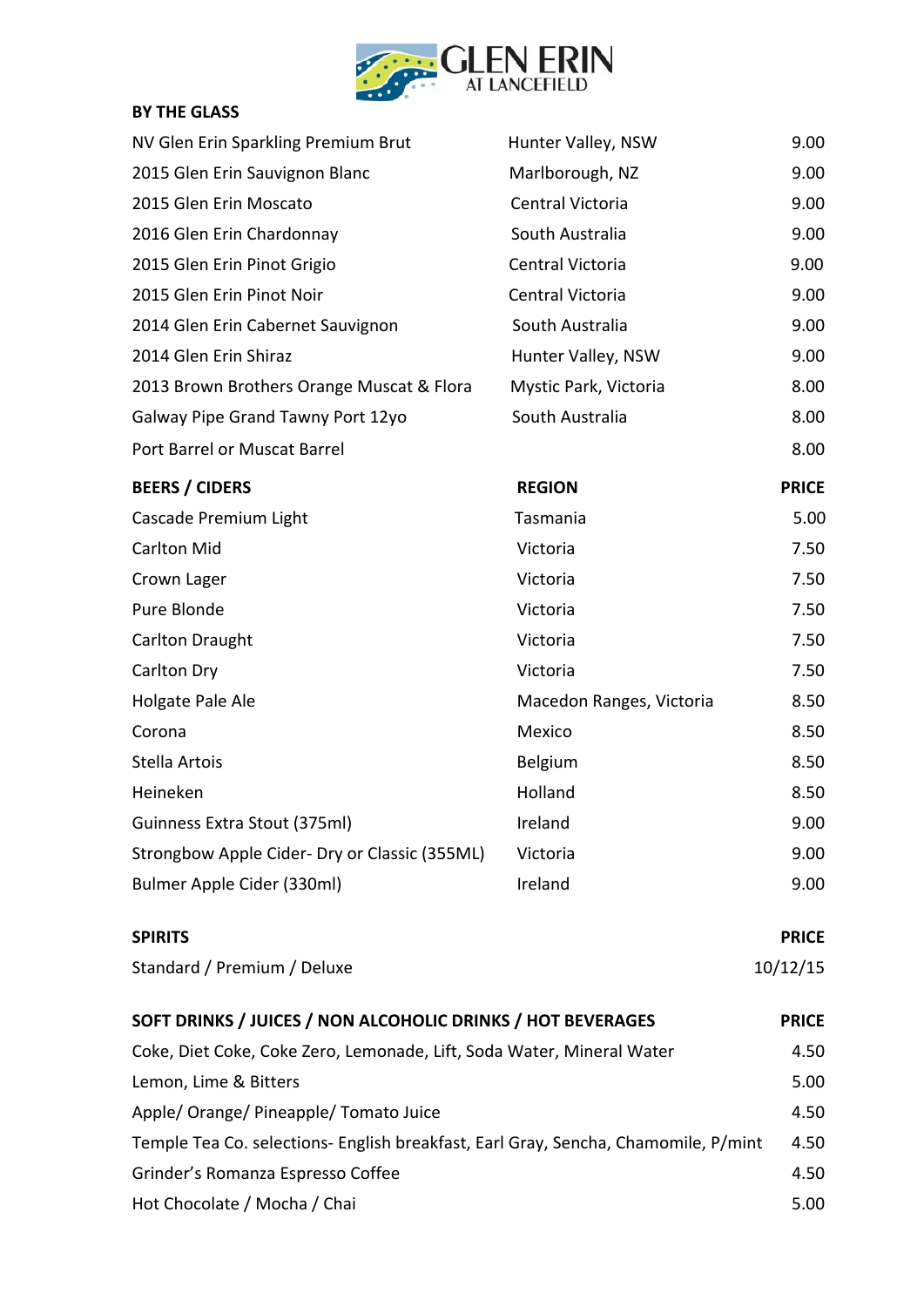

#### **THE GLEN ERIN LABELS**

| NV Glen Erin Sparkling Premium Brut | Hunter Valley, NSW | 32.00 |
|-------------------------------------|--------------------|-------|
| 2015 Glen Erin Sauvignon Blanc      | Marlborough, NZ    | 34.00 |
| 2016 Glen Erin Chardonnay           | South Australia    | 34.00 |
| 2015 Glen Erin Pinot Grigio         | Central Victoria   | 37.00 |
| 2015 Glen Erin Moscato              | Central Victoria   | 34.00 |
| 2015 Glen Erin Pinot Noir           | Central Victoria   | 37.00 |
| 2014 Cabernet Sauvignon             | South Australia    | 37.00 |
| 2014 Glen Erin Shiraz               | Hunter Valley, NSW | 37.00 |

| <b>CHAMPAGNE &amp; SPARKLING WINES</b>      | <b>REGION</b>            | <b>PRICE</b> |
|---------------------------------------------|--------------------------|--------------|
| NV Glen Erin Sparkling Premium Brut         | Hunter Valley, NSW       | 32.00        |
| NV Brown Brothers Prosecco Rose             | King Valley, Victoria    | 36.00        |
| NV Brown Brothers Prosecco                  | King Valley, Victoria    | 36.00        |
| 2013 Rowanston on the Track Blanc de-Noir   | Macedon Ranges, Victoria | 45.00        |
| NV Mt William Louise Clare VI Sparkling Red | Tantaraboo, Victoria     | 90.00        |
| NV Champagne G. H. Mumm Brut Cordon Rouge   | Champagne, France        | 120.00       |
| NV Champagne Moët & Chandon Imperial Brut   | Champagne, France        | 120.00       |
| NV Champagne Piper Heidsiech                | Champagne, France        | 110.00       |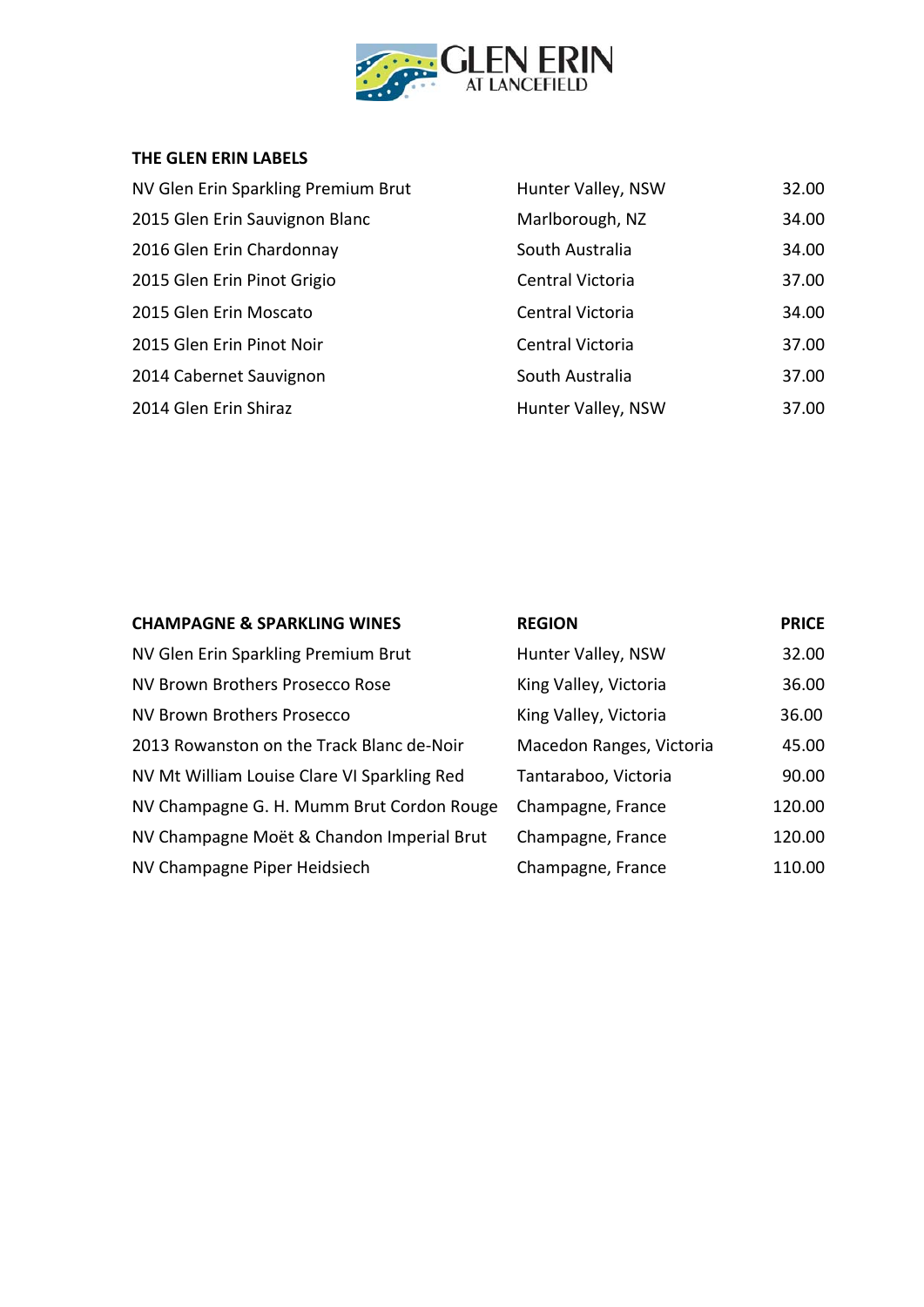

| <b>SAUVIGNON BLANC</b>              | <b>REGION</b>      | <b>PRICE</b> |
|-------------------------------------|--------------------|--------------|
| 2016 Paradise Creek                 | Marlborough, NZ    | 34.00        |
| 2015 Glen Erin                      | Marlborough, NZ    | 34.00        |
| 2014 Crowded House                  | Marlborough, NZ    | 38.00        |
| 2016 Nepenthe                       | Adelaide Hills, SA | 40.00        |
| 2015 Oyster Bay                     | Marlborough NZ     | 45.00        |
| 2015 Catalina Sounds                | Marlborough NZ     | 45.00        |
| 2016 Shaw and Smith Sauvignon Blanc | Adelaide Hills, SA | 52.00        |
| 2015 Dog Point                      | Marlborough, NZ    | 59.00        |

| <b>CHARDONNAY</b>         | <b>REGION</b>                  | <b>PRICE</b> |
|---------------------------|--------------------------------|--------------|
| 2015 Devil's Corner       | Tasmania                       | 36.00        |
| 2016 Madfish Gold Turtle  | Margaret River, WA             | 36.00        |
| 2016 Glen Erin Chardonnay | South Australia                | 34.00        |
| 2013 Knight Granite Hills | Macedon Ranges, Victoria       | 46.00        |
| 2016 Vasse Felix Filius   | Margaret River, WA             | 50.00        |
| 2014 Stonier Chardonnay   | Mornington Peninsula, Victoria | 52.00        |
| 2013 Curly Flat           | Macedon Ranges, Victoria       | 95.00        |

| <b>VARIETALS</b>                   | <b>REGION</b>            | <b>PRICE</b> |
|------------------------------------|--------------------------|--------------|
| 2015 Brown Brothers Moscato        | Milawa, Victoria         | 33.00        |
| 2016 Brown Brothers Dry Rose       | Milawa, Victoria         | 34.00        |
| 2015 Glen Erin Moscato             | Central Victoria         | 34.00        |
| 2015 Glen Erin Pinot Grigio        | Central Victoria         | 37.00        |
| 2015 Tar & Roses Pinot Grigio      | Heathcote, Victoria      | 36.00        |
| 2015 Devil's Corner Pinot Gris     | Tamar Valley, Tasmania   | 37.00        |
| 2015 Knight Granite Hills Riesling | Macedon Ranges, Victoria | 45.00        |
|                                    |                          |              |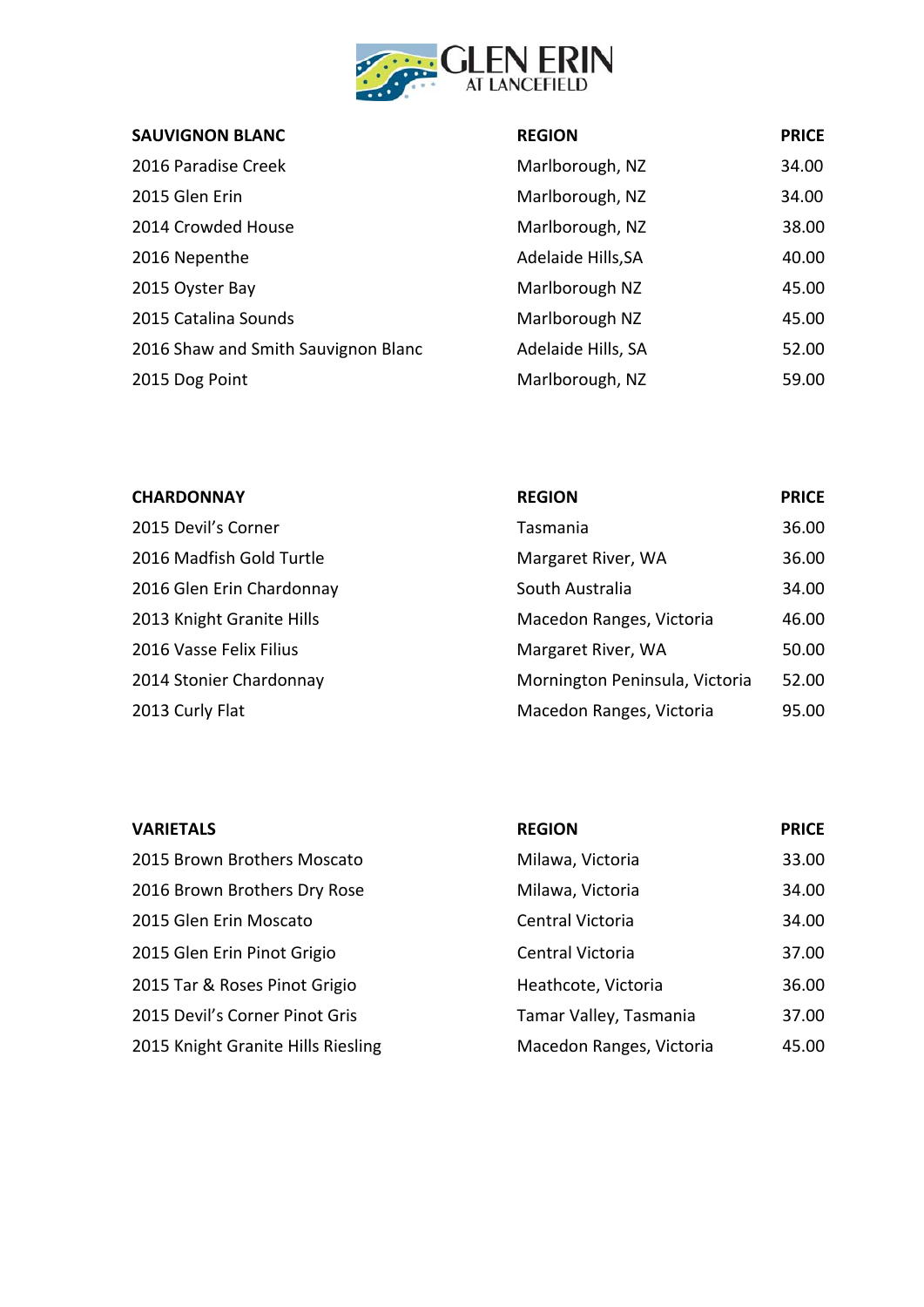

| $\bullet$ $\bullet$                    |                           |              |
|----------------------------------------|---------------------------|--------------|
| <b>PINOT NOIR</b>                      | <b>REGION</b>             | <b>PRICE</b> |
| 2015 Glen Erin                         | Central Victoria          | 37.00        |
| 2016 Devil's Corner                    | Tasmania                  | 37.00        |
| 2013 Knight Granite Hills              | Macedon Ranges, Victoria  | 46.00        |
| 2014 Curly Flat                        | Macedon Ranges, Victoria  | 95.00        |
| 2008 Curly Flat Pinot Noir             | Macedon Ranges, Victoria  | 105.00       |
| <b>CABERNET SAUVIGNON</b>              | <b>REGION</b>             | <b>PRICE</b> |
| 2010 Buller Beverford                  | Rutherglen, Victoria      | 32.00        |
| 2014 Glen Erin                         | South Australia           | 37.00        |
| 2013 Penley Estate Phoenix             | Coonawarra, SA            | 44.00        |
| 2012 Richmond Grove                    | Coonawarra, SA            | 48.00        |
| 2010 Knight Granite Hills 'The Gordon' | Macedon Ranges, Victoria  | 49.00        |
| 2009 Ingoldby                          | McLaren Vale, SA          | 50.00        |
| 2014 Hentley Farm The Marl             | Barossa Valley, SA        | 52.00        |
| 2011 Shingleback                       | McLaren Vale, SA          | 55.00        |
| 2013 Parker Estate Terra Rossa         | Coonawarra, SA            | 76.00        |
| 2013 St Hugo                           | Coonawarra, SA            | 80.00        |
| <b>SHIRAZ</b>                          | <b>REGION</b>             | <b>PRICE</b> |
| 2014 Glen Erin                         | Central Ranges, NSW       | 37.00        |
| 2015 Hereford Shiraz                   | Heathcote, Victoria       | 38.00        |
| 2013 Fowles Wine Stone Dwellers        | <b>Strathbogie Ranges</b> | 38.00        |
| 2014 Ingoldby                          | McLaren Vale, SA          | 40.00        |
| 2009 Ingoldby                          | McLaren Vale, SA          | 45.00        |
| 2014 Katnook Founders Block            | Coonawarra, SA            | 45.00        |
| 2004 Knight Granite Hills 'Nardoo'     | Macedon Ranges, Victoria  | 45.00        |
| 2016 Hentley Farm The Marl             | Barossa Valley, SA        | 47.00        |
| 2013 Rufus Stone                       | Heathcote, Victoria       | 48.00        |
| 2013 Stone Valley Reserve              | Barossa Valley, SA        | 49.00        |
| 2011 Summerfield                       | Pyrenees, Victoria        | 55.00        |
| 2015 Pepperjack                        | Barossa Valley, SA        | 56.00        |
| 2014 Chris Ringland CR                 | Barossa Valley, SA        | 59.00        |
| 2012 Saltram Mamre Brook               | Barossa Valley, SA        | 60.00        |
| 2012 Knight Granite Hills              | Macedon Ranges, Victoria  | 65.00        |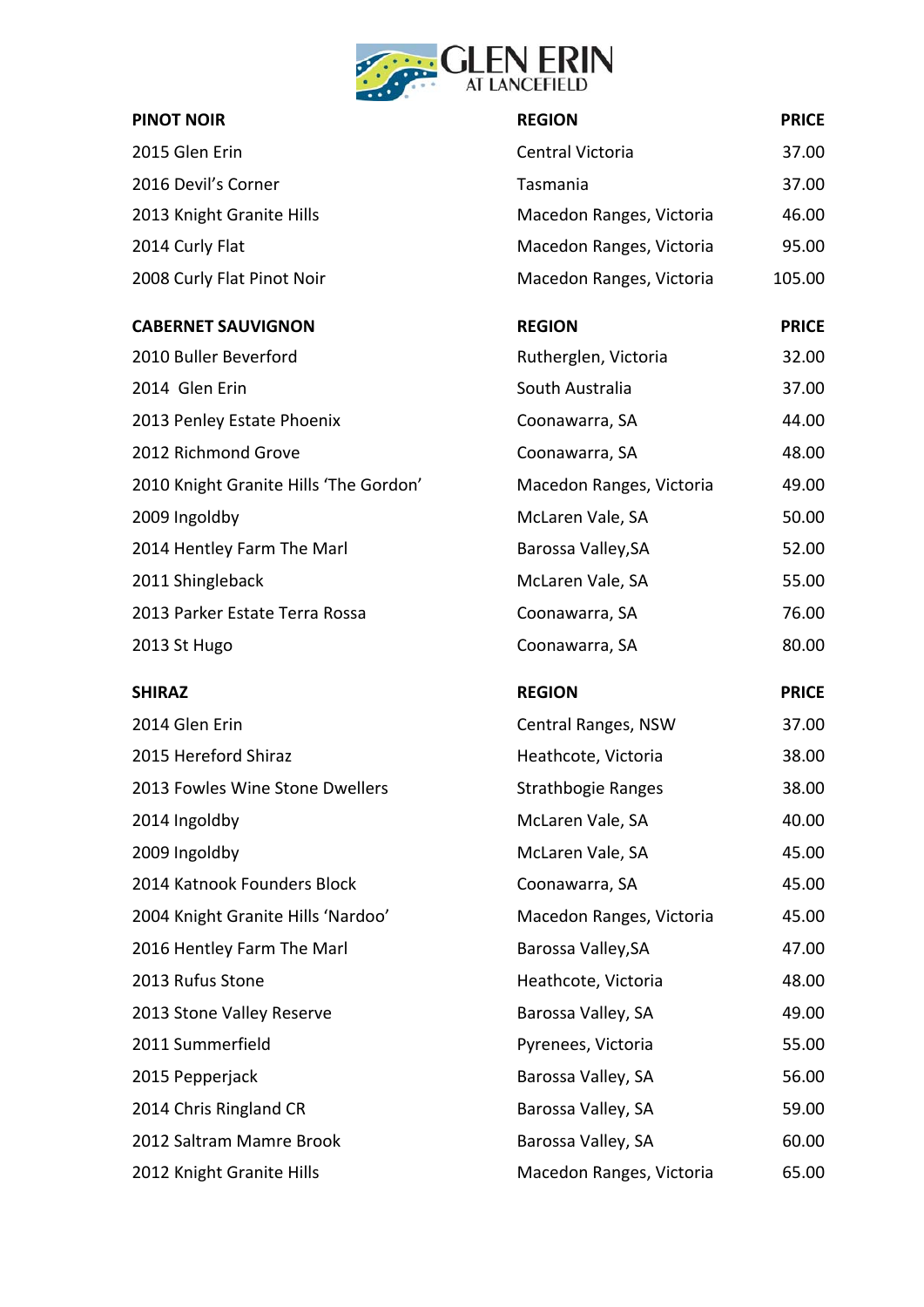

| <b>BLENDS &amp; VARIETALS</b>          | <b>REGION</b>            | <b>PRICE</b> |
|----------------------------------------|--------------------------|--------------|
| 2012 Thorn Clarke Shotfire Quartage    | Barossa Valley, SA       | 48.00        |
| 2011 Summerfield Merlot                | Pyrenees, Victoria       | 51.00        |
| 2013 Hollick Cabernet Sauvignon Merlot | Coonawarra, SA           | 55.00        |
| 2015 Tar and Roses Sangiovese          | Heathcote, Victoria      | 56.00        |
| 2007 Tar and Roses Sangiovese          | Heathcote, Victoria      | 62.00        |
| 2006 Knight Granite Hills TOR Syrah    | Macedon Ranges, Victoria | 84.00        |

## **DESSERT & FORTIFIED WINES**

| 2013 Brown Brothers Orange Muscat & Flora (375ml)   |                          | 22.00  |
|-----------------------------------------------------|--------------------------|--------|
| Glen Erin Aged Tawny Port                           | South Australia          | 37.00  |
| Morris Classic Muscat (375ml)                       | Rutherglen, Victoria     | 45.00  |
| 2012 Knight Granite Hills Late Harvest Riesling     | Macedon Ranges, Victoria | 42.00  |
| 2008 De Bortoli Noble One Botrytis Semillon (375ml) |                          | 70.00  |
| <b>Galway Pipe Tawny Port</b>                       | South Australia          | 80.00  |
| Buller & Son 'Calliope' Rare Muscat (375ml)         | Rutherglen, Victoria     | 115.00 |